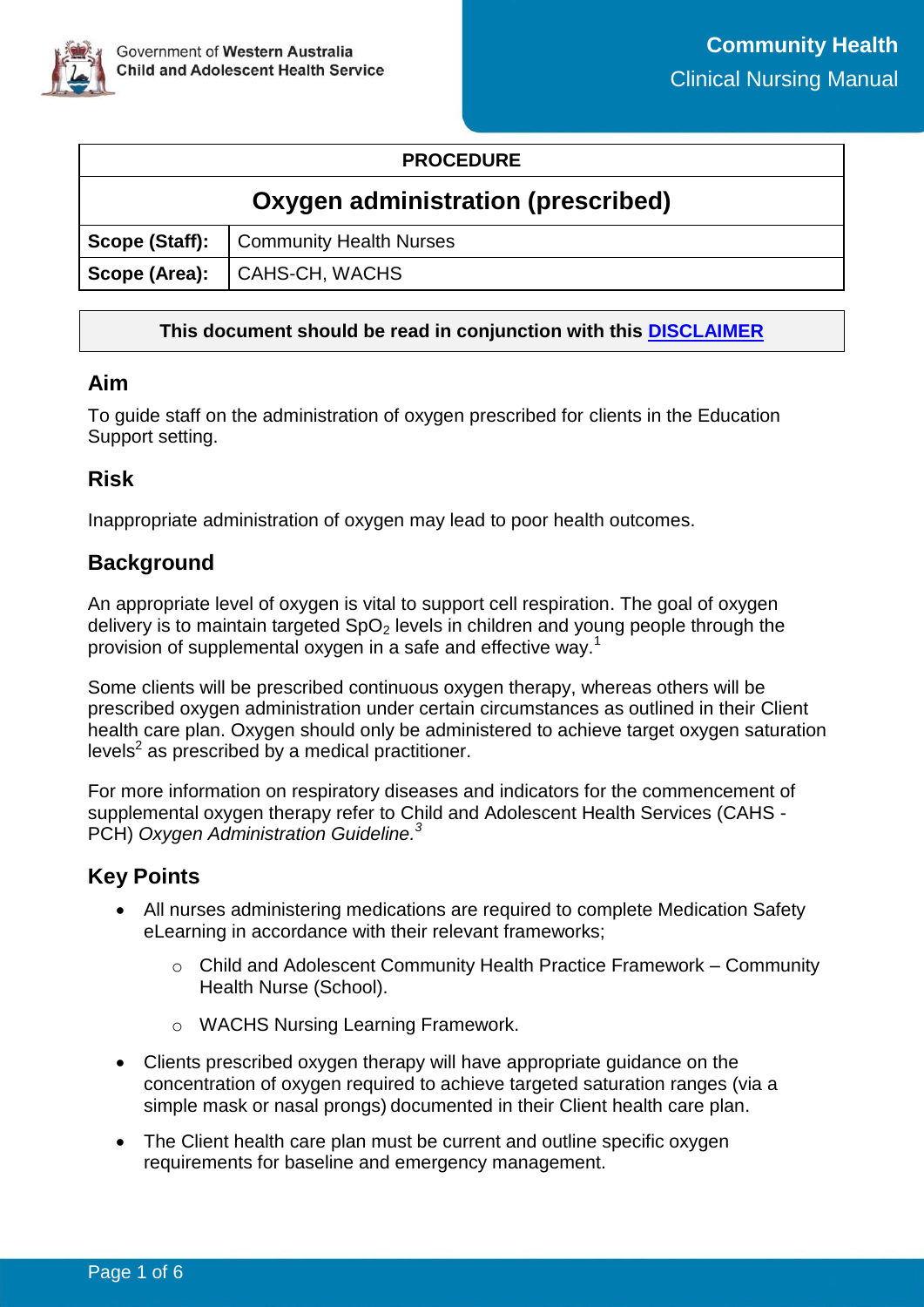- Community health nurses must follow the organisation's overarching infection prevention and management policies and perform hand hygiene in accordance with WA Health guidelines at all appropriate stages of the procedure.
- Nurses will be aware of safety consideration for the storage of the client's additional cylinders at school if required. Cylinders belonging to individual clients should be labelled with the client's name.
- Generic oxygen stored at the school is the responsibility of the school to maintain and not to be used by nurses for clients unless documented in the Client health care plan.

# **Equipment**

Where a client requires oxygen therapy, the parent/caregiver is required to supply the necessary equipment which has been maintained according to the manufacturer's specifications:

- Oxygen cylinder and flow meter gauge.
- Pulse oximeter.
- Green or clear oxygen tubing (as per *Oxygen and Suction Equipment Maintenance* procedure).
- Hudson or other simple mask or nasal prongs (plus spares) as specified on the Clients health care plan.
- Adhesive tape optional.

### **Section A: Client receiving continuous oxygen administration**

| <b>Steps</b>         |                                                                                                                                                                                                          | <b>Additional Information</b>                                                                               |                                                                                                                                                     |
|----------------------|----------------------------------------------------------------------------------------------------------------------------------------------------------------------------------------------------------|-------------------------------------------------------------------------------------------------------------|-----------------------------------------------------------------------------------------------------------------------------------------------------|
| 1. Arrival at school |                                                                                                                                                                                                          |                                                                                                             |                                                                                                                                                     |
|                      | Check client identity.<br>Check Client health care plan for oxygen                                                                                                                                       |                                                                                                             | Check the oxygen indicator to ensure<br>there is sufficient oxygen in the cylinder<br>when the client arrives at school.                            |
|                      |                                                                                                                                                                                                          |                                                                                                             |                                                                                                                                                     |
|                      | requirements.<br>Check appropriate equipment has been<br>supplied to support the client's oxygen<br>needs for the school day.<br>Check oxygen is flowing freely and<br>ensure the oxygen tube is patent. | $\bullet$<br>$\bullet$                                                                                      | If there is insufficient oxygen in the<br>cylinder, request the parent/caregiver<br>bring a spare oxygen cylinder to school.                        |
|                      |                                                                                                                                                                                                          |                                                                                                             | Monitor clients mouth and nose for<br>dryness. <sup>3</sup> If this is noted contact the<br>parent/caregiver and discuss care<br>planning for this. |
|                      |                                                                                                                                                                                                          |                                                                                                             |                                                                                                                                                     |
|                      | ٠                                                                                                                                                                                                        |                                                                                                             |                                                                                                                                                     |
|                      | $\bullet$                                                                                                                                                                                                | Maximum flow rate via nasal prongs is<br>3L/min for paediatrics and 4L/min for<br>adolescents. <sup>3</sup> |                                                                                                                                                     |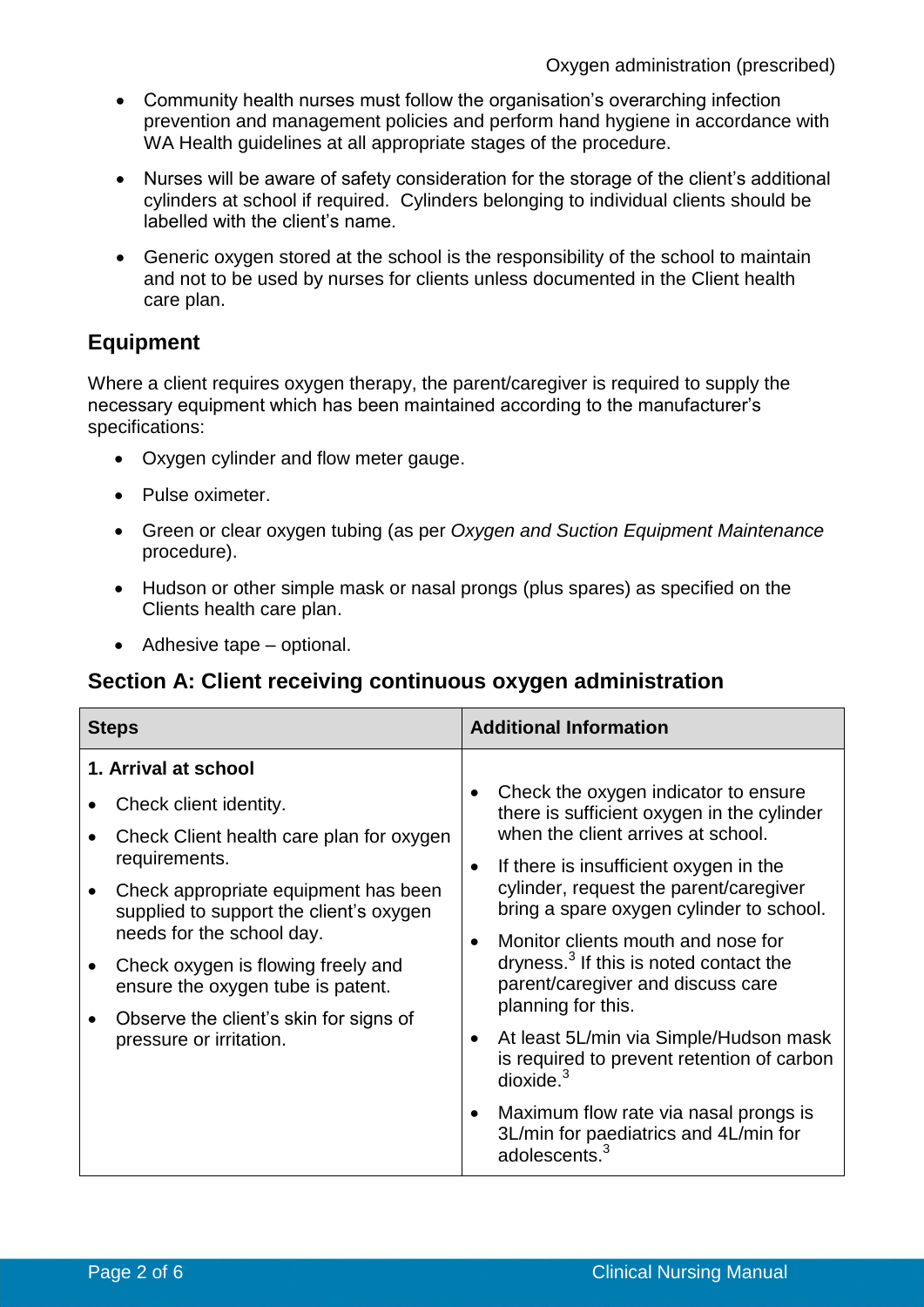# **Section B: Procedure for intermittent oxygen administration**

| <b>Steps</b>           |                                                                                                                                                                                                                                                                                       | <b>Additional Information</b>       |                                                                                                                                                                                                                                                                                                                                                                                                                     |  |
|------------------------|---------------------------------------------------------------------------------------------------------------------------------------------------------------------------------------------------------------------------------------------------------------------------------------|-------------------------------------|---------------------------------------------------------------------------------------------------------------------------------------------------------------------------------------------------------------------------------------------------------------------------------------------------------------------------------------------------------------------------------------------------------------------|--|
|                        | 1. Preparation<br>Check client identity.<br>Assemble and connect equipment.<br>Explain procedure to client.                                                                                                                                                                           | $\bullet$<br>$\bullet$<br>$\bullet$ | Check the oxygen indicator to ensure<br>there is sufficient oxygen in the cylinder<br>when the client arrives at school.<br>If there is insufficient oxygen in the<br>cylinder, request the parent/caregiver<br>bring a spare oxygen cylinder to school.<br>Consent is evidenced by a signed,<br>current Client health care plan.                                                                                   |  |
| $\bullet$<br>$\bullet$ | 2. Administration<br>Adjust flow to prescribed rate.<br>Observe the client's respiratory effort<br>and assess the client as per Client<br>health care plan.<br>Document findings in the progress<br>notes.<br>Check oxygen is flowing freely and<br>ensure the oxygen tube is patent. | $\bullet$<br>٠<br>$\bullet$         | Titrated oxygen therapy should be used<br>to maintain oxygen saturations within<br>targeted ranges as outlined in the Client<br>health care plan.<br>A blockage in the tube may manifest as<br>an increase in respiratory effort or<br>respiratory distress.<br>Monitor clients mouth and nose for<br>dryness. <sup>3</sup> If this is noted contact the<br>parent/caregiver and discuss care<br>planning for this. |  |
|                        | 2.1 Simple/Hudson Mask<br>Place the mask on the face and adjust<br>the strap to ensure an adequate seal<br>over the mouth and nose.<br>Adjust flow to the client's required rate,<br>as stated in the Client health care plan.                                                        | $\bullet$<br>$\bullet$              | Ensure the client is comfortable. The<br>mask should fit from the bridge of the<br>nose to the cleft of the chin. <sup>3</sup> Observe<br>the client's skin for signs of pressure or<br>irritation.<br>At least 5L/min is required to prevent<br>retention of carbon dioxide. <sup>3</sup>                                                                                                                          |  |
|                        | 2.2 Nasal prongs<br>Insert prongs into the nose and secure<br>with tape (client provided) on either side<br>of the face.<br>Adjust flow rate to the client's required<br>rate, as stated in the Client health care<br>plan.                                                           | $\bullet$<br>$\bullet$<br>$\bullet$ | Observe the client's face, behind the<br>ears and back of head for signs of<br>pressure.<br>Ensure straps and tubing do not cause<br>airway obstruction.<br>Nasal prongs should fill no more than<br>50% of the nares. $3$<br>Replace the prongs if they become                                                                                                                                                     |  |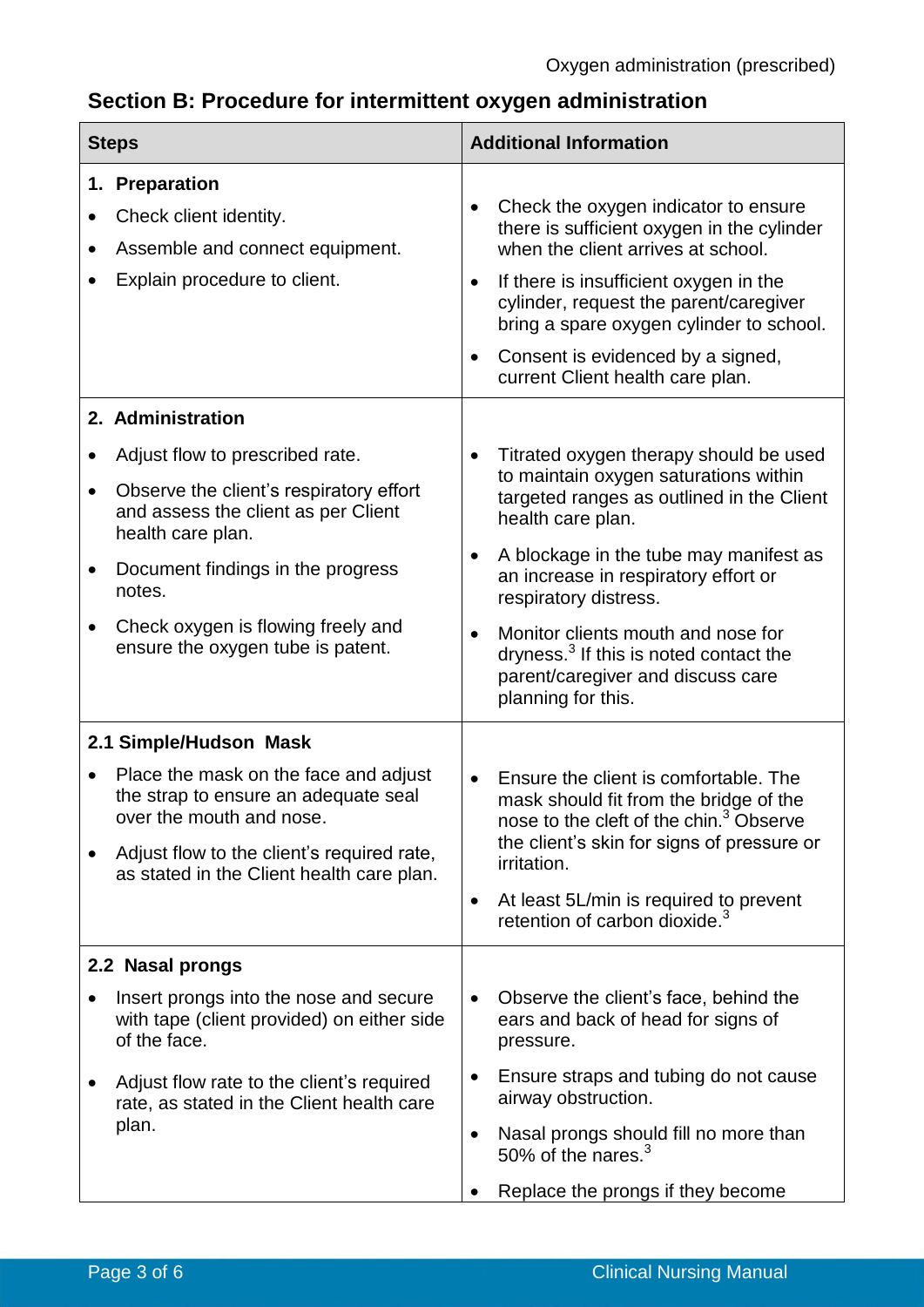| <b>Steps</b> |                                                                                                                                                    | <b>Additional Information</b> |                                                                                                                                                 |
|--------------|----------------------------------------------------------------------------------------------------------------------------------------------------|-------------------------------|-------------------------------------------------------------------------------------------------------------------------------------------------|
|              |                                                                                                                                                    |                               | blocked with secretions.<br>Maximum flow rate via nasal prongs is<br>3L/min for paediatrics and 4L/min for<br>adolescents. $3$                  |
|              | 3. In an emergency situation                                                                                                                       |                               |                                                                                                                                                 |
|              | Call for an ambulance if the client has<br>not positively responded to the<br>administration of prescribed oxygen as<br>outlined in the care plan. |                               | Contact the parent/caregiver as soon as<br>possible, providing information relevant<br>to the client's health status and current<br>management. |
|              | Complete clinical handover using the<br>iSoBAR tool if a client is transported by<br>ambulance.                                                    | $\bullet$                     | Inform the principal as soon as practical<br>when an ambulance is called.                                                                       |

### **Documentation**

Community health nurses will document relevant findings according to CAHS-CH and WACHS processes.

Documentation must include changes in the client's health status, clearly noting the clinical indicators leading to intermittent oxygen being used.

#### **References**

- 1. Royal Children's Hospital. Oxygen delivery guideline. Melbourne Australia: The Royal Children's Hospital Melbourne; 2019.
- 2. Lynes D, Kelly C. Acute oxygen therapy for patients in the community. Nurs Stand. 2013;27(21):63-8.
- 3. Perth Children's Hospital. Oxygen Administration. In: Clinical Practice Manual, editor. Perth: Child and Adolescent Health Service; 2018.

#### **Related policies, procedures and guidelines**

The following documents can be accessed in the **Clinical Nursing Manual** via the [HealthPoint](https://healthpoint.hdwa.health.wa.gov.au/policies/Pages/CACH-Community-Health.aspx) link, [Internet](https://ww2.health.wa.gov.au/About-us/Child-and-Adolescent-Health-Service/Child-and-Adolescent-Community-Health/Professional-resources/Community-Health-Clinical-Nursing-Manual) link or for WACHS staff in the [WACHS Policy](https://healthpoint.hdwa.health.wa.gov.au/policies/Pages/WACHS%20Policy%20Pages/WACHS-Policies.aspx) link

Acuity tool

Clinical Handover - Nursing

Student health care plans

The following documents can be accessed in the CAHS-CH [Operational Manual](https://healthpoint.hdwa.health.wa.gov.au/policies/Pages/CACH-Operational-Policies.aspx)

[Abbreviations](https://healthpoint.hdwa.health.wa.gov.au/policies/Policies/CAHS/CAHS.PM.Abbreviations.pdf)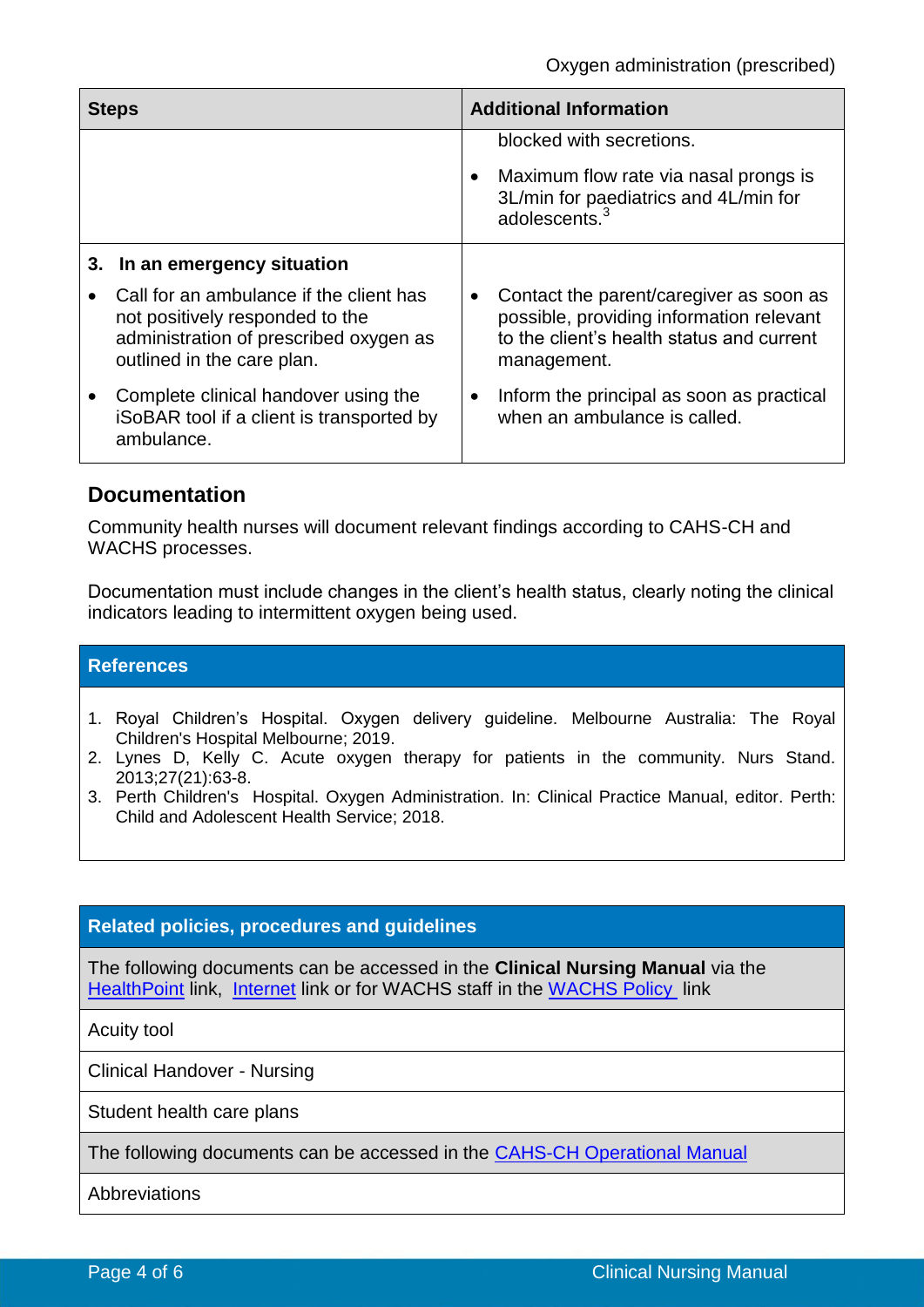Blood and Body Fluid Exposure Management

Client Identification

Deterioration in Health Status - Unexpected and Acute

[Exposures to Blood and Body Fluids](https://healthpoint.hdwa.health.wa.gov.au/policies/Policies/CAHS/CAHS.INFECTCTRL.ExposureToBloodandBodyFluids.pdf)

Hand Hygiene

Health / Medical Record Documentation

Infection Control manual

Latex Minimisation

Medication Management in Education Support Schools

[Standard and Transmission Base Precautions](https://healthpoint.hdwa.health.wa.gov.au/policies/Policies/CAHS/CAHS.INFECTCTRL.StandardAndTransmissionBasedPrecautions.pdf)

The following documents can be accessed in the [CAHS Policy Manual](https://healthpoint.hdwa.health.wa.gov.au/policies/Pages/CAHS-Policies-Corporate.aspx)

Oxygen and Suction Equipment Maintenance (PCH)

Oxygen delivery (PCH)

The following documents can be accessed in [WACHS Policy](https://healthpoint.hdwa.health.wa.gov.au/policies/Pages/WACHS%20Policy%20Pages/WACHS-Policies.aspx) 

The following documents can be accessed in the [Department of Health Policy Frameworks](https://ww2.health.wa.gov.au/About-us/Policy-Frameworks)

Clinical Handover Policy [\(MP0095\)](https://ww2.health.wa.gov.au/About-us/Policy-frameworks/Clinical-Governance-Safety-and-Quality/Mandatory-requirements/Clinical-Handover-Policy)

Clinical Incident Management Policy [\(MP 0122/19\)](https://ww2.health.wa.gov.au/About-us/Policy-frameworks/Clinical-Governance-Safety-and-Quality/Mandatory-requirements/Clinical-Incident-Management-Policy)

#### **Related CAHS-CH forms**

The following forms can be accessed from the [CAHS-Community Health Forms](https://cahs-healthpoint.hdwa.health.wa.gov.au/cach/forms/Pages/default.aspx) page on **HealthPoint** 

Community Health Acuity Tool (CHS070)

Clinical Handover/Referral Form (CHS663)

Clinical Handover/Referral Form – Electronic (CHS663E)

Clinical Handover/Referral Form envelope (CHS663-1)

Community Health Progress Notes (CHS800C)

Medication Administration - editable (CHS414 – CAHS only)